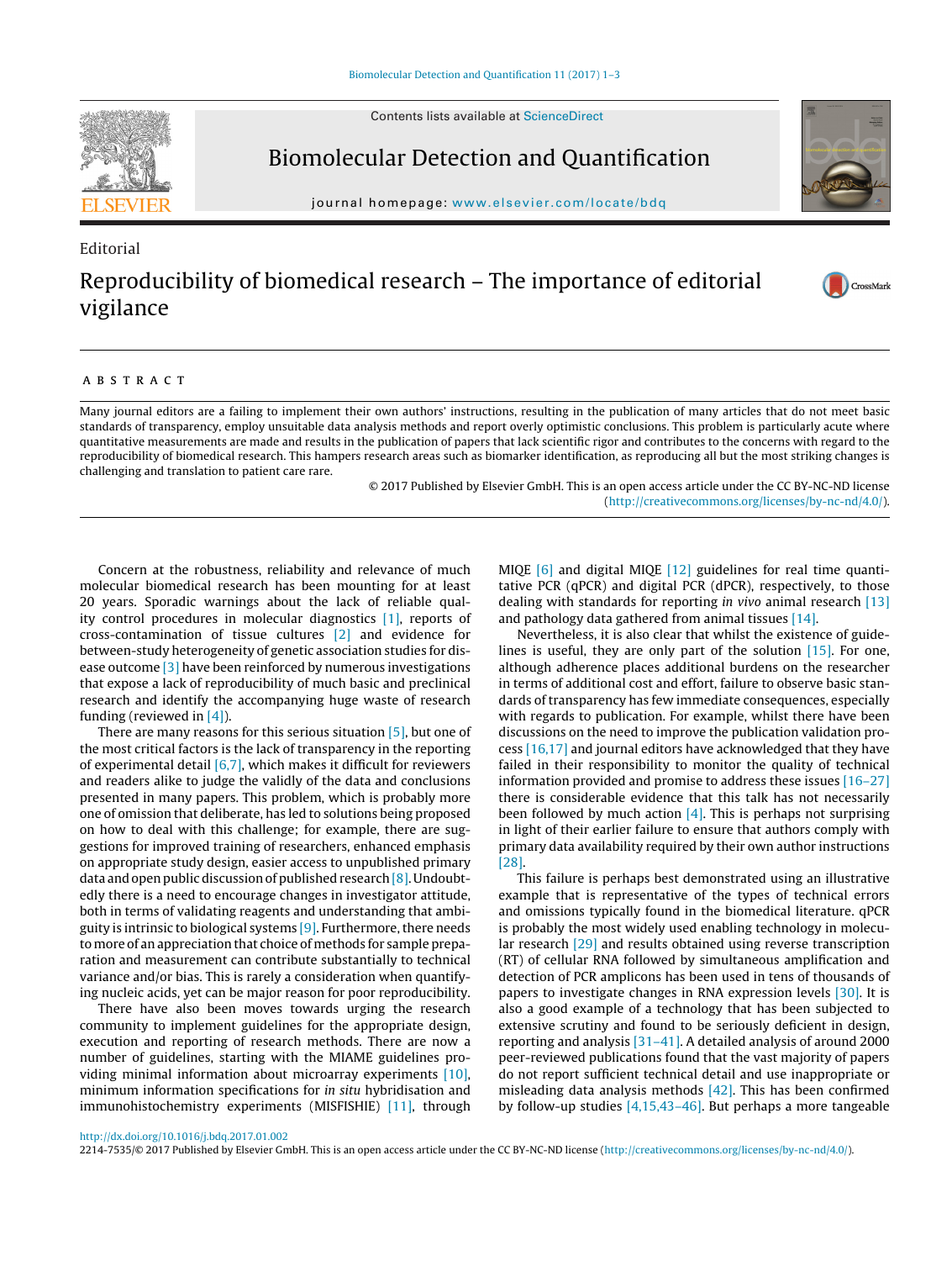<span id="page-1-0"></span>metric is that, despite the tens of thousands of research papers that have used RT-qPCR to quantify RNA expression over the last 20 years, the number of clinical tests developed measuring cellular RNAs to guide medical treatment can be counted in the ones.

In its 2013 announcement acknowledging that journals such as Nature contribute to "failures in the reliability and reproducibility of published research", the editors admit that journals "compound" them by failing to "exert sufficient scrutiny" and not publishing "enough information for other researchers to assess results properly" [18]. Yet they do not appear to be implementing resolutions to rectify failings. A paper published in a top nature journal in the last two months demonstrates a recent example of this failure. The manuscript, which we will not name, lacks the most basic information required to assess the validity of the experimental protocols, contains critical, yet basic errors that should have been detected during the review process, and makes conclusions based on results that are probably flawed.

- 1 The qPCR protocol published in the supplementary information is limited to six lines and provides no information about RNA integrity, quality or quantity used or the conditions of the reverse transcription or qPCR efficiency. This is despite a wealth of published evidence that highlights the importance of RNA quality [\[47,48\],](#page-2-0) the variability of the RT step [\[49–51\]](#page-2-0) and the importance of appropriate PCR conditions [\[52–55\]](#page-2-0) for achieving reliable results.
- 2 Data analysis was performed using a less accurate approach, as the chosen method [\[56\]](#page-2-0) requires an invalid assumption of 100% PCR amplification efficiency across all assays and directly compares the difference in Cqs of different primer sets (a number that will vary with threshold settings if, as is often the case, the assays have different shaped amplification plots). That approach was superseded by a method that only compares the same assay between different samples and factors in the PCR efficiency to provide a far more accurate estimation of the differences [\[57,58\].](#page-2-0)

The authors use a single, unvalidated reference gene for normalisation, an approach shown to be inappropriate as far back as 2002 [\[59\].](#page-2-0) How do the authors know the reference gene is not effected by the study?

The reference gene in question,  $\beta$ -actin, is not an ideal reference gene in the model investigated in this study as it was reported to have "a tendency to be down regulated" in the same types of tumour samples [\[60\].](#page-2-0)

- 3 An analysis of the primer sequences published in the supplementary information using PrimerBlast finds no target templates for the one of the primer pairs. A BLAST search finds no 100% sequence identity of another forward primer with any target, whereas the reverse primer has 100% sequence identity with a different, unrelated human mRNA; the study used a mouse model. Another reverse primer has a single mismatch with all published target sequences. Yet another primer pair targeting a specific transcript splice variant has sufficient sequence identity with all other variants to suggest it is not specific at all and could also amplify the other variants.
- 4 While some of these observations may be less critical if the reported expression changes differed by orders of magnitude, conclusions are drawn on the published qPCR based on 3–5-fold differences that are well within the variability range established for the reverse transcription step [\[51\].](#page-2-0)

Whilst such differences are measureable using RT-qPCR, with the points highlighted above, doubt is introduced to the conclusions associated with this technique and, arguably far worse, with the lack of detail presented in the manuscript, making it almost impossible to reproduce the study to corroborate the findings. Yet it will not take the reader long, should they be so inclined, to find numerous published studies, where these omissions apply, frequently purporting to find differences of less than two-fold, a feat that, without the most rigorous selection of multiple reference genes, is simply impossible to achieve with any degree of accuracy.

These parameters are elemental for qPCR and it is extraordinary that such lacks of adherence have been allowed to slip through the vetting process. It is truly astonishing that this is but one of hundreds, if not thousands of publications utilising qPCR that are published with similar shortcomings. Biomolecular Detection and Quantification (BDQ) was conceived as a journal committed to publishing molecular studies that adhere to best practice in the areas of study design, measurement, data analysis and reporting. As editors, we handle numerous manuscript and a continuous theme is the initial absence of comprehensive information on aspects of the work being reported. This is corrected in papers published by this journal, but clearly is not done so by the editors of many other journals. It is unfortunate that the editors of Nature, and many other journals, continue to publish papers that have not been adequately reviewed and where the information provided does not follow Nature's own recommendations. Is it a surprise that we continue to face a crisis of reproducibility and that so many papers are published that report results that are meaningless?

## **References**

- [1] [R.](http://refhub.elsevier.com/S2214-7535(17)30004-9/sbref0005) [Jung,](http://refhub.elsevier.com/S2214-7535(17)30004-9/sbref0005) [P.](http://refhub.elsevier.com/S2214-7535(17)30004-9/sbref0005) [Ahmad-Nejad,](http://refhub.elsevier.com/S2214-7535(17)30004-9/sbref0005) [M.](http://refhub.elsevier.com/S2214-7535(17)30004-9/sbref0005) [Wimmer,](http://refhub.elsevier.com/S2214-7535(17)30004-9/sbref0005) [M.](http://refhub.elsevier.com/S2214-7535(17)30004-9/sbref0005) [Gerhard,](http://refhub.elsevier.com/S2214-7535(17)30004-9/sbref0005) [C.](http://refhub.elsevier.com/S2214-7535(17)30004-9/sbref0005) [Wagener,](http://refhub.elsevier.com/S2214-7535(17)30004-9/sbref0005) [M.](http://refhub.elsevier.com/S2214-7535(17)30004-9/sbref0005) [Neumaier,](http://refhub.elsevier.com/S2214-7535(17)30004-9/sbref0005) [Quality](http://refhub.elsevier.com/S2214-7535(17)30004-9/sbref0005) [management](http://refhub.elsevier.com/S2214-7535(17)30004-9/sbref0005) [and](http://refhub.elsevier.com/S2214-7535(17)30004-9/sbref0005) [influential](http://refhub.elsevier.com/S2214-7535(17)30004-9/sbref0005) [factors](http://refhub.elsevier.com/S2214-7535(17)30004-9/sbref0005) [for](http://refhub.elsevier.com/S2214-7535(17)30004-9/sbref0005) [the](http://refhub.elsevier.com/S2214-7535(17)30004-9/sbref0005) [detection](http://refhub.elsevier.com/S2214-7535(17)30004-9/sbref0005) [of](http://refhub.elsevier.com/S2214-7535(17)30004-9/sbref0005) [single](http://refhub.elsevier.com/S2214-7535(17)30004-9/sbref0005) [metastatic](http://refhub.elsevier.com/S2214-7535(17)30004-9/sbref0005) [cancer](http://refhub.elsevier.com/S2214-7535(17)30004-9/sbref0005) [cells](http://refhub.elsevier.com/S2214-7535(17)30004-9/sbref0005) [by](http://refhub.elsevier.com/S2214-7535(17)30004-9/sbref0005) [reverse](http://refhub.elsevier.com/S2214-7535(17)30004-9/sbref0005) [transcriptase](http://refhub.elsevier.com/S2214-7535(17)30004-9/sbref0005) [polymerase](http://refhub.elsevier.com/S2214-7535(17)30004-9/sbref0005) [chain](http://refhub.elsevier.com/S2214-7535(17)30004-9/sbref0005) [reaction,](http://refhub.elsevier.com/S2214-7535(17)30004-9/sbref0005) [Eur.](http://refhub.elsevier.com/S2214-7535(17)30004-9/sbref0005) [J.](http://refhub.elsevier.com/S2214-7535(17)30004-9/sbref0005) [Clin.](http://refhub.elsevier.com/S2214-7535(17)30004-9/sbref0005) [Chem.](http://refhub.elsevier.com/S2214-7535(17)30004-9/sbref0005) [Clin.](http://refhub.elsevier.com/S2214-7535(17)30004-9/sbref0005) [Biochem.](http://refhub.elsevier.com/S2214-7535(17)30004-9/sbref0005) [35](http://refhub.elsevier.com/S2214-7535(17)30004-9/sbref0005) [\(1997\)](http://refhub.elsevier.com/S2214-7535(17)30004-9/sbref0005) [3](http://refhub.elsevier.com/S2214-7535(17)30004-9/sbref0005)–[10.](http://refhub.elsevier.com/S2214-7535(17)30004-9/sbref0005)
- [2] [O.](http://refhub.elsevier.com/S2214-7535(17)30004-9/sbref0010) [Markovic,](http://refhub.elsevier.com/S2214-7535(17)30004-9/sbref0010) [N.](http://refhub.elsevier.com/S2214-7535(17)30004-9/sbref0010) [Markovic,](http://refhub.elsevier.com/S2214-7535(17)30004-9/sbref0010) [Cell](http://refhub.elsevier.com/S2214-7535(17)30004-9/sbref0010) [cross-contamination](http://refhub.elsevier.com/S2214-7535(17)30004-9/sbref0010) [in](http://refhub.elsevier.com/S2214-7535(17)30004-9/sbref0010) [cell](http://refhub.elsevier.com/S2214-7535(17)30004-9/sbref0010) [cultures:](http://refhub.elsevier.com/S2214-7535(17)30004-9/sbref0010) [the](http://refhub.elsevier.com/S2214-7535(17)30004-9/sbref0010) [silent](http://refhub.elsevier.com/S2214-7535(17)30004-9/sbref0010) [and](http://refhub.elsevier.com/S2214-7535(17)30004-9/sbref0010) [neglected](http://refhub.elsevier.com/S2214-7535(17)30004-9/sbref0010) [danger,](http://refhub.elsevier.com/S2214-7535(17)30004-9/sbref0010) [In](http://refhub.elsevier.com/S2214-7535(17)30004-9/sbref0010) [Vitro](http://refhub.elsevier.com/S2214-7535(17)30004-9/sbref0010) [Cell.](http://refhub.elsevier.com/S2214-7535(17)30004-9/sbref0010) [Dev.](http://refhub.elsevier.com/S2214-7535(17)30004-9/sbref0010) [Biol.](http://refhub.elsevier.com/S2214-7535(17)30004-9/sbref0010) [Anim.](http://refhub.elsevier.com/S2214-7535(17)30004-9/sbref0010) [34](http://refhub.elsevier.com/S2214-7535(17)30004-9/sbref0010) [\(1998\)](http://refhub.elsevier.com/S2214-7535(17)30004-9/sbref0010) [1](http://refhub.elsevier.com/S2214-7535(17)30004-9/sbref0010)–[8.](http://refhub.elsevier.com/S2214-7535(17)30004-9/sbref0010)
- [3] [J.P.](http://refhub.elsevier.com/S2214-7535(17)30004-9/sbref0015) [Ioannidis,](http://refhub.elsevier.com/S2214-7535(17)30004-9/sbref0015) [E.E.](http://refhub.elsevier.com/S2214-7535(17)30004-9/sbref0015) [Ntzani,](http://refhub.elsevier.com/S2214-7535(17)30004-9/sbref0015) [T.A.](http://refhub.elsevier.com/S2214-7535(17)30004-9/sbref0015) [Trikalinos,](http://refhub.elsevier.com/S2214-7535(17)30004-9/sbref0015) [Contopoulos-Ioannidis](http://refhub.elsevier.com/S2214-7535(17)30004-9/sbref0015) [DG.](http://refhub.elsevier.com/S2214-7535(17)30004-9/sbref0015) [Replication](http://refhub.elsevier.com/S2214-7535(17)30004-9/sbref0015) [validity](http://refhub.elsevier.com/S2214-7535(17)30004-9/sbref0015) [of](http://refhub.elsevier.com/S2214-7535(17)30004-9/sbref0015) [genetic](http://refhub.elsevier.com/S2214-7535(17)30004-9/sbref0015) [association](http://refhub.elsevier.com/S2214-7535(17)30004-9/sbref0015) [studies,](http://refhub.elsevier.com/S2214-7535(17)30004-9/sbref0015) [Nat.](http://refhub.elsevier.com/S2214-7535(17)30004-9/sbref0015) [Genet.](http://refhub.elsevier.com/S2214-7535(17)30004-9/sbref0015) [29](http://refhub.elsevier.com/S2214-7535(17)30004-9/sbref0015) [\(2001\)](http://refhub.elsevier.com/S2214-7535(17)30004-9/sbref0015) [306–309.](http://refhub.elsevier.com/S2214-7535(17)30004-9/sbref0015)
- [4] [S.A.](http://refhub.elsevier.com/S2214-7535(17)30004-9/sbref0020) [Bustin,](http://refhub.elsevier.com/S2214-7535(17)30004-9/sbref0020) [The](http://refhub.elsevier.com/S2214-7535(17)30004-9/sbref0020) [reproducibility](http://refhub.elsevier.com/S2214-7535(17)30004-9/sbref0020) [of](http://refhub.elsevier.com/S2214-7535(17)30004-9/sbref0020) [biomedical](http://refhub.elsevier.com/S2214-7535(17)30004-9/sbref0020) [research:](http://refhub.elsevier.com/S2214-7535(17)30004-9/sbref0020) [sleepers](http://refhub.elsevier.com/S2214-7535(17)30004-9/sbref0020) [awake!,](http://refhub.elsevier.com/S2214-7535(17)30004-9/sbref0020) [Biomol.](http://refhub.elsevier.com/S2214-7535(17)30004-9/sbref0020) [Detect.](http://refhub.elsevier.com/S2214-7535(17)30004-9/sbref0020) [Quantif.](http://refhub.elsevier.com/S2214-7535(17)30004-9/sbref0020) [2](http://refhub.elsevier.com/S2214-7535(17)30004-9/sbref0020) [\(2014\)](http://refhub.elsevier.com/S2214-7535(17)30004-9/sbref0020) [35–42.](http://refhub.elsevier.com/S2214-7535(17)30004-9/sbref0020)
- [5] [C.G.](http://refhub.elsevier.com/S2214-7535(17)30004-9/sbref0025) [Begley,](http://refhub.elsevier.com/S2214-7535(17)30004-9/sbref0025) [J.P.](http://refhub.elsevier.com/S2214-7535(17)30004-9/sbref0025) [Ioannidis,](http://refhub.elsevier.com/S2214-7535(17)30004-9/sbref0025) [Reproducibility](http://refhub.elsevier.com/S2214-7535(17)30004-9/sbref0025) [in](http://refhub.elsevier.com/S2214-7535(17)30004-9/sbref0025) [science:](http://refhub.elsevier.com/S2214-7535(17)30004-9/sbref0025) [improving](http://refhub.elsevier.com/S2214-7535(17)30004-9/sbref0025) [the](http://refhub.elsevier.com/S2214-7535(17)30004-9/sbref0025) [standard](http://refhub.elsevier.com/S2214-7535(17)30004-9/sbref0025) [for](http://refhub.elsevier.com/S2214-7535(17)30004-9/sbref0025) [basic](http://refhub.elsevier.com/S2214-7535(17)30004-9/sbref0025) [and](http://refhub.elsevier.com/S2214-7535(17)30004-9/sbref0025) [preclinical](http://refhub.elsevier.com/S2214-7535(17)30004-9/sbref0025) [research,](http://refhub.elsevier.com/S2214-7535(17)30004-9/sbref0025) [Circ.](http://refhub.elsevier.com/S2214-7535(17)30004-9/sbref0025) [Res.](http://refhub.elsevier.com/S2214-7535(17)30004-9/sbref0025) [116](http://refhub.elsevier.com/S2214-7535(17)30004-9/sbref0025) [\(2015\)](http://refhub.elsevier.com/S2214-7535(17)30004-9/sbref0025) [116–126.](http://refhub.elsevier.com/S2214-7535(17)30004-9/sbref0025)
- [6] [S.A.](http://refhub.elsevier.com/S2214-7535(17)30004-9/sbref0030) [Bustin,](http://refhub.elsevier.com/S2214-7535(17)30004-9/sbref0030) [V.](http://refhub.elsevier.com/S2214-7535(17)30004-9/sbref0030) [Benes,](http://refhub.elsevier.com/S2214-7535(17)30004-9/sbref0030) [J.A.](http://refhub.elsevier.com/S2214-7535(17)30004-9/sbref0030) [Garson,](http://refhub.elsevier.com/S2214-7535(17)30004-9/sbref0030) [et](http://refhub.elsevier.com/S2214-7535(17)30004-9/sbref0030) [al.,](http://refhub.elsevier.com/S2214-7535(17)30004-9/sbref0030) [The](http://refhub.elsevier.com/S2214-7535(17)30004-9/sbref0030) [MIQE](http://refhub.elsevier.com/S2214-7535(17)30004-9/sbref0030) [guidelines:](http://refhub.elsevier.com/S2214-7535(17)30004-9/sbref0030) [minimum](http://refhub.elsevier.com/S2214-7535(17)30004-9/sbref0030) [information](http://refhub.elsevier.com/S2214-7535(17)30004-9/sbref0030) [for](http://refhub.elsevier.com/S2214-7535(17)30004-9/sbref0030) [publication](http://refhub.elsevier.com/S2214-7535(17)30004-9/sbref0030) [of](http://refhub.elsevier.com/S2214-7535(17)30004-9/sbref0030) [quantitative](http://refhub.elsevier.com/S2214-7535(17)30004-9/sbref0030) [real-time](http://refhub.elsevier.com/S2214-7535(17)30004-9/sbref0030) [PCR](http://refhub.elsevier.com/S2214-7535(17)30004-9/sbref0030) [experiments,](http://refhub.elsevier.com/S2214-7535(17)30004-9/sbref0030) [Clin.](http://refhub.elsevier.com/S2214-7535(17)30004-9/sbref0030) [Chem.](http://refhub.elsevier.com/S2214-7535(17)30004-9/sbref0030) [55](http://refhub.elsevier.com/S2214-7535(17)30004-9/sbref0030) [\(2009\)](http://refhub.elsevier.com/S2214-7535(17)30004-9/sbref0030) [611–622.](http://refhub.elsevier.com/S2214-7535(17)30004-9/sbref0030)
- [7] [J.](http://refhub.elsevier.com/S2214-7535(17)30004-9/sbref0035) [Carp,](http://refhub.elsevier.com/S2214-7535(17)30004-9/sbref0035) [The](http://refhub.elsevier.com/S2214-7535(17)30004-9/sbref0035) [secret](http://refhub.elsevier.com/S2214-7535(17)30004-9/sbref0035) [lives](http://refhub.elsevier.com/S2214-7535(17)30004-9/sbref0035) [of](http://refhub.elsevier.com/S2214-7535(17)30004-9/sbref0035) [experiments:](http://refhub.elsevier.com/S2214-7535(17)30004-9/sbref0035) [methods](http://refhub.elsevier.com/S2214-7535(17)30004-9/sbref0035) [reporting](http://refhub.elsevier.com/S2214-7535(17)30004-9/sbref0035) [in](http://refhub.elsevier.com/S2214-7535(17)30004-9/sbref0035) [the](http://refhub.elsevier.com/S2214-7535(17)30004-9/sbref0035) [fMRI](http://refhub.elsevier.com/S2214-7535(17)30004-9/sbref0035) [literature,](http://refhub.elsevier.com/S2214-7535(17)30004-9/sbref0035) [Neuroimage](http://refhub.elsevier.com/S2214-7535(17)30004-9/sbref0035) [63](http://refhub.elsevier.com/S2214-7535(17)30004-9/sbref0035) [\(2012\)](http://refhub.elsevier.com/S2214-7535(17)30004-9/sbref0035) [289–300.](http://refhub.elsevier.com/S2214-7535(17)30004-9/sbref0035)
- [8] [F.S.](http://refhub.elsevier.com/S2214-7535(17)30004-9/sbref0040) [Collins,](http://refhub.elsevier.com/S2214-7535(17)30004-9/sbref0040) [L.A.](http://refhub.elsevier.com/S2214-7535(17)30004-9/sbref0040) [Tabak,](http://refhub.elsevier.com/S2214-7535(17)30004-9/sbref0040) [Policy:](http://refhub.elsevier.com/S2214-7535(17)30004-9/sbref0040) [NIH](http://refhub.elsevier.com/S2214-7535(17)30004-9/sbref0040) [plans](http://refhub.elsevier.com/S2214-7535(17)30004-9/sbref0040) [to](http://refhub.elsevier.com/S2214-7535(17)30004-9/sbref0040) [enhance](http://refhub.elsevier.com/S2214-7535(17)30004-9/sbref0040) [reproducibility,](http://refhub.elsevier.com/S2214-7535(17)30004-9/sbref0040) [Nature](http://refhub.elsevier.com/S2214-7535(17)30004-9/sbref0040) [505](http://refhub.elsevier.com/S2214-7535(17)30004-9/sbref0040) [\(2014\)](http://refhub.elsevier.com/S2214-7535(17)30004-9/sbref0040) [612–613.](http://refhub.elsevier.com/S2214-7535(17)30004-9/sbref0040)
- [9] [K.](http://refhub.elsevier.com/S2214-7535(17)30004-9/sbref0045) [Mullane,](http://refhub.elsevier.com/S2214-7535(17)30004-9/sbref0045) [M.](http://refhub.elsevier.com/S2214-7535(17)30004-9/sbref0045) [Williams,](http://refhub.elsevier.com/S2214-7535(17)30004-9/sbref0045) [Unknown](http://refhub.elsevier.com/S2214-7535(17)30004-9/sbref0045) [unknowns](http://refhub.elsevier.com/S2214-7535(17)30004-9/sbref0045) [in](http://refhub.elsevier.com/S2214-7535(17)30004-9/sbref0045) [biomedical](http://refhub.elsevier.com/S2214-7535(17)30004-9/sbref0045) [research:](http://refhub.elsevier.com/S2214-7535(17)30004-9/sbref0045) [does](http://refhub.elsevier.com/S2214-7535(17)30004-9/sbref0045) [an](http://refhub.elsevier.com/S2214-7535(17)30004-9/sbref0045) [inability](http://refhub.elsevier.com/S2214-7535(17)30004-9/sbref0045) [to](http://refhub.elsevier.com/S2214-7535(17)30004-9/sbref0045) [deal](http://refhub.elsevier.com/S2214-7535(17)30004-9/sbref0045) [with](http://refhub.elsevier.com/S2214-7535(17)30004-9/sbref0045) [ambiguity](http://refhub.elsevier.com/S2214-7535(17)30004-9/sbref0045) [contribute](http://refhub.elsevier.com/S2214-7535(17)30004-9/sbref0045) [to](http://refhub.elsevier.com/S2214-7535(17)30004-9/sbref0045) [issues](http://refhub.elsevier.com/S2214-7535(17)30004-9/sbref0045) [of](http://refhub.elsevier.com/S2214-7535(17)30004-9/sbref0045) [irreproducibility,](http://refhub.elsevier.com/S2214-7535(17)30004-9/sbref0045) [Biochem.](http://refhub.elsevier.com/S2214-7535(17)30004-9/sbref0045) [Pharmacol.](http://refhub.elsevier.com/S2214-7535(17)30004-9/sbref0045) [97](http://refhub.elsevier.com/S2214-7535(17)30004-9/sbref0045) [\(2015\)](http://refhub.elsevier.com/S2214-7535(17)30004-9/sbref0045) [133–136.](http://refhub.elsevier.com/S2214-7535(17)30004-9/sbref0045)
- [10] [A.](http://refhub.elsevier.com/S2214-7535(17)30004-9/sbref0050) [Brazma,](http://refhub.elsevier.com/S2214-7535(17)30004-9/sbref0050) [P.](http://refhub.elsevier.com/S2214-7535(17)30004-9/sbref0050) [Hingamp,](http://refhub.elsevier.com/S2214-7535(17)30004-9/sbref0050) [J.](http://refhub.elsevier.com/S2214-7535(17)30004-9/sbref0050) [Quackenbush,](http://refhub.elsevier.com/S2214-7535(17)30004-9/sbref0050) [et](http://refhub.elsevier.com/S2214-7535(17)30004-9/sbref0050) [al.,](http://refhub.elsevier.com/S2214-7535(17)30004-9/sbref0050) [Minimum](http://refhub.elsevier.com/S2214-7535(17)30004-9/sbref0050) [information](http://refhub.elsevier.com/S2214-7535(17)30004-9/sbref0050) [about](http://refhub.elsevier.com/S2214-7535(17)30004-9/sbref0050) [a](http://refhub.elsevier.com/S2214-7535(17)30004-9/sbref0050) [microarray](http://refhub.elsevier.com/S2214-7535(17)30004-9/sbref0050) [experiment](http://refhub.elsevier.com/S2214-7535(17)30004-9/sbref0050) [\(MIAME\)-toward](http://refhub.elsevier.com/S2214-7535(17)30004-9/sbref0050) [standards](http://refhub.elsevier.com/S2214-7535(17)30004-9/sbref0050) [for](http://refhub.elsevier.com/S2214-7535(17)30004-9/sbref0050) [microarray](http://refhub.elsevier.com/S2214-7535(17)30004-9/sbref0050) [data,](http://refhub.elsevier.com/S2214-7535(17)30004-9/sbref0050) [Nat.](http://refhub.elsevier.com/S2214-7535(17)30004-9/sbref0050) [Genet.](http://refhub.elsevier.com/S2214-7535(17)30004-9/sbref0050) [29](http://refhub.elsevier.com/S2214-7535(17)30004-9/sbref0050) [\(2001\)](http://refhub.elsevier.com/S2214-7535(17)30004-9/sbref0050) [365–371.](http://refhub.elsevier.com/S2214-7535(17)30004-9/sbref0050)
- [11] [E.W.](http://refhub.elsevier.com/S2214-7535(17)30004-9/sbref0055) [Deutsch,](http://refhub.elsevier.com/S2214-7535(17)30004-9/sbref0055) [C.A.](http://refhub.elsevier.com/S2214-7535(17)30004-9/sbref0055) [Ball,](http://refhub.elsevier.com/S2214-7535(17)30004-9/sbref0055) [J.J.](http://refhub.elsevier.com/S2214-7535(17)30004-9/sbref0055) [Berman,](http://refhub.elsevier.com/S2214-7535(17)30004-9/sbref0055) [et](http://refhub.elsevier.com/S2214-7535(17)30004-9/sbref0055) [al.,](http://refhub.elsevier.com/S2214-7535(17)30004-9/sbref0055) [Minimum](http://refhub.elsevier.com/S2214-7535(17)30004-9/sbref0055) [information](http://refhub.elsevier.com/S2214-7535(17)30004-9/sbref0055) [specification](http://refhub.elsevier.com/S2214-7535(17)30004-9/sbref0055) [for](http://refhub.elsevier.com/S2214-7535(17)30004-9/sbref0055) [in](http://refhub.elsevier.com/S2214-7535(17)30004-9/sbref0055) [situ](http://refhub.elsevier.com/S2214-7535(17)30004-9/sbref0055) [hybridization](http://refhub.elsevier.com/S2214-7535(17)30004-9/sbref0055) [and](http://refhub.elsevier.com/S2214-7535(17)30004-9/sbref0055) [immunohistochemistry](http://refhub.elsevier.com/S2214-7535(17)30004-9/sbref0055) [experiments](http://refhub.elsevier.com/S2214-7535(17)30004-9/sbref0055) [\(MISFISHIE\),](http://refhub.elsevier.com/S2214-7535(17)30004-9/sbref0055) [Nat.](http://refhub.elsevier.com/S2214-7535(17)30004-9/sbref0055) [Biotechnol.](http://refhub.elsevier.com/S2214-7535(17)30004-9/sbref0055) [26](http://refhub.elsevier.com/S2214-7535(17)30004-9/sbref0055) [\(2008\)](http://refhub.elsevier.com/S2214-7535(17)30004-9/sbref0055) [305](http://refhub.elsevier.com/S2214-7535(17)30004-9/sbref0055)–[312.](http://refhub.elsevier.com/S2214-7535(17)30004-9/sbref0055)
- [12] [J.F.](http://refhub.elsevier.com/S2214-7535(17)30004-9/sbref0060) [Huggett,](http://refhub.elsevier.com/S2214-7535(17)30004-9/sbref0060) [C.A.](http://refhub.elsevier.com/S2214-7535(17)30004-9/sbref0060) [Foy,](http://refhub.elsevier.com/S2214-7535(17)30004-9/sbref0060) [V.](http://refhub.elsevier.com/S2214-7535(17)30004-9/sbref0060) [Benes,](http://refhub.elsevier.com/S2214-7535(17)30004-9/sbref0060) [et](http://refhub.elsevier.com/S2214-7535(17)30004-9/sbref0060) [al.,](http://refhub.elsevier.com/S2214-7535(17)30004-9/sbref0060) [The](http://refhub.elsevier.com/S2214-7535(17)30004-9/sbref0060) [digital](http://refhub.elsevier.com/S2214-7535(17)30004-9/sbref0060) [MIQE](http://refhub.elsevier.com/S2214-7535(17)30004-9/sbref0060) [guidelines:](http://refhub.elsevier.com/S2214-7535(17)30004-9/sbref0060) [minimum](http://refhub.elsevier.com/S2214-7535(17)30004-9/sbref0060) [information](http://refhub.elsevier.com/S2214-7535(17)30004-9/sbref0060) [for](http://refhub.elsevier.com/S2214-7535(17)30004-9/sbref0060) [publication](http://refhub.elsevier.com/S2214-7535(17)30004-9/sbref0060) [of](http://refhub.elsevier.com/S2214-7535(17)30004-9/sbref0060) [quantitative](http://refhub.elsevier.com/S2214-7535(17)30004-9/sbref0060) [digital](http://refhub.elsevier.com/S2214-7535(17)30004-9/sbref0060) [PCR](http://refhub.elsevier.com/S2214-7535(17)30004-9/sbref0060) [experiments,](http://refhub.elsevier.com/S2214-7535(17)30004-9/sbref0060) [Clin.](http://refhub.elsevier.com/S2214-7535(17)30004-9/sbref0060) [Chem.](http://refhub.elsevier.com/S2214-7535(17)30004-9/sbref0060) [59](http://refhub.elsevier.com/S2214-7535(17)30004-9/sbref0060) [\(2013\)](http://refhub.elsevier.com/S2214-7535(17)30004-9/sbref0060) [892](http://refhub.elsevier.com/S2214-7535(17)30004-9/sbref0060)–[902.](http://refhub.elsevier.com/S2214-7535(17)30004-9/sbref0060)
- [13] [C.](http://refhub.elsevier.com/S2214-7535(17)30004-9/sbref0065) [Kilkenny,](http://refhub.elsevier.com/S2214-7535(17)30004-9/sbref0065) [W.](http://refhub.elsevier.com/S2214-7535(17)30004-9/sbref0065) [Browne,](http://refhub.elsevier.com/S2214-7535(17)30004-9/sbref0065) [I.C.](http://refhub.elsevier.com/S2214-7535(17)30004-9/sbref0065) [Cuthill,](http://refhub.elsevier.com/S2214-7535(17)30004-9/sbref0065) [M.](http://refhub.elsevier.com/S2214-7535(17)30004-9/sbref0065) [Emerson,](http://refhub.elsevier.com/S2214-7535(17)30004-9/sbref0065) [D.G.](http://refhub.elsevier.com/S2214-7535(17)30004-9/sbref0065) [Altman,](http://refhub.elsevier.com/S2214-7535(17)30004-9/sbref0065) [NC3Rs](http://refhub.elsevier.com/S2214-7535(17)30004-9/sbref0065) [RGWG.](http://refhub.elsevier.com/S2214-7535(17)30004-9/sbref0065) [Animal](http://refhub.elsevier.com/S2214-7535(17)30004-9/sbref0065) [research:](http://refhub.elsevier.com/S2214-7535(17)30004-9/sbref0065) [reporting](http://refhub.elsevier.com/S2214-7535(17)30004-9/sbref0065) [in](http://refhub.elsevier.com/S2214-7535(17)30004-9/sbref0065) [vivo](http://refhub.elsevier.com/S2214-7535(17)30004-9/sbref0065) [experiments:](http://refhub.elsevier.com/S2214-7535(17)30004-9/sbref0065) [the](http://refhub.elsevier.com/S2214-7535(17)30004-9/sbref0065) [ARRIVE](http://refhub.elsevier.com/S2214-7535(17)30004-9/sbref0065) [guidelines,](http://refhub.elsevier.com/S2214-7535(17)30004-9/sbref0065) [J.](http://refhub.elsevier.com/S2214-7535(17)30004-9/sbref0065) [Gene](http://refhub.elsevier.com/S2214-7535(17)30004-9/sbref0065) [Med.](http://refhub.elsevier.com/S2214-7535(17)30004-9/sbref0065) [12](http://refhub.elsevier.com/S2214-7535(17)30004-9/sbref0065) [\(2010\)](http://refhub.elsevier.com/S2214-7535(17)30004-9/sbref0065) [561](http://refhub.elsevier.com/S2214-7535(17)30004-9/sbref0065)–[563.](http://refhub.elsevier.com/S2214-7535(17)30004-9/sbref0065)
- [14] [C.L.](http://refhub.elsevier.com/S2214-7535(17)30004-9/sbref0070) [Scudamore,](http://refhub.elsevier.com/S2214-7535(17)30004-9/sbref0070) [E.J.](http://refhub.elsevier.com/S2214-7535(17)30004-9/sbref0070) [Soilleux,](http://refhub.elsevier.com/S2214-7535(17)30004-9/sbref0070) [N.A.](http://refhub.elsevier.com/S2214-7535(17)30004-9/sbref0070) [Karp,](http://refhub.elsevier.com/S2214-7535(17)30004-9/sbref0070) [et](http://refhub.elsevier.com/S2214-7535(17)30004-9/sbref0070) [al.,](http://refhub.elsevier.com/S2214-7535(17)30004-9/sbref0070) [Recommendations](http://refhub.elsevier.com/S2214-7535(17)30004-9/sbref0070) [for](http://refhub.elsevier.com/S2214-7535(17)30004-9/sbref0070) [minimum](http://refhub.elsevier.com/S2214-7535(17)30004-9/sbref0070) [information](http://refhub.elsevier.com/S2214-7535(17)30004-9/sbref0070) [for](http://refhub.elsevier.com/S2214-7535(17)30004-9/sbref0070) [publication](http://refhub.elsevier.com/S2214-7535(17)30004-9/sbref0070) [of](http://refhub.elsevier.com/S2214-7535(17)30004-9/sbref0070) [experimental](http://refhub.elsevier.com/S2214-7535(17)30004-9/sbref0070) [pathology](http://refhub.elsevier.com/S2214-7535(17)30004-9/sbref0070) [data:](http://refhub.elsevier.com/S2214-7535(17)30004-9/sbref0070) [MINPEPA](http://refhub.elsevier.com/S2214-7535(17)30004-9/sbref0070) [guidelines,](http://refhub.elsevier.com/S2214-7535(17)30004-9/sbref0070) [J.](http://refhub.elsevier.com/S2214-7535(17)30004-9/sbref0070) [Pathol.](http://refhub.elsevier.com/S2214-7535(17)30004-9/sbref0070) [238](http://refhub.elsevier.com/S2214-7535(17)30004-9/sbref0070) [\(2016\)](http://refhub.elsevier.com/S2214-7535(17)30004-9/sbref0070) [359](http://refhub.elsevier.com/S2214-7535(17)30004-9/sbref0070)–[367.](http://refhub.elsevier.com/S2214-7535(17)30004-9/sbref0070)
- [15] [S.A.](http://refhub.elsevier.com/S2214-7535(17)30004-9/sbref0075) [Bustin,](http://refhub.elsevier.com/S2214-7535(17)30004-9/sbref0075) [T.](http://refhub.elsevier.com/S2214-7535(17)30004-9/sbref0075) [Nolan,](http://refhub.elsevier.com/S2214-7535(17)30004-9/sbref0075) [Improving](http://refhub.elsevier.com/S2214-7535(17)30004-9/sbref0075) [the](http://refhub.elsevier.com/S2214-7535(17)30004-9/sbref0075) [reliability](http://refhub.elsevier.com/S2214-7535(17)30004-9/sbref0075) [of](http://refhub.elsevier.com/S2214-7535(17)30004-9/sbref0075) [peer-reviewed](http://refhub.elsevier.com/S2214-7535(17)30004-9/sbref0075) [publications:](http://refhub.elsevier.com/S2214-7535(17)30004-9/sbref0075) [we](http://refhub.elsevier.com/S2214-7535(17)30004-9/sbref0075) [are](http://refhub.elsevier.com/S2214-7535(17)30004-9/sbref0075) [all](http://refhub.elsevier.com/S2214-7535(17)30004-9/sbref0075) [in](http://refhub.elsevier.com/S2214-7535(17)30004-9/sbref0075) [it](http://refhub.elsevier.com/S2214-7535(17)30004-9/sbref0075) [together,](http://refhub.elsevier.com/S2214-7535(17)30004-9/sbref0075) [Biomol.](http://refhub.elsevier.com/S2214-7535(17)30004-9/sbref0075) [Detect.](http://refhub.elsevier.com/S2214-7535(17)30004-9/sbref0075) [Quantif.](http://refhub.elsevier.com/S2214-7535(17)30004-9/sbref0075) [7](http://refhub.elsevier.com/S2214-7535(17)30004-9/sbref0075) [\(2016\)](http://refhub.elsevier.com/S2214-7535(17)30004-9/sbref0075) A1-5
- [16] [Further](http://refhub.elsevier.com/S2214-7535(17)30004-9/sbref0080) [confirmation](http://refhub.elsevier.com/S2214-7535(17)30004-9/sbref0080) [needed,](http://refhub.elsevier.com/S2214-7535(17)30004-9/sbref0080) [Nat.](http://refhub.elsevier.com/S2214-7535(17)30004-9/sbref0080) [Biotechnol.](http://refhub.elsevier.com/S2214-7535(17)30004-9/sbref0080) [30](http://refhub.elsevier.com/S2214-7535(17)30004-9/sbref0080) [\(9\)](http://refhub.elsevier.com/S2214-7535(17)30004-9/sbref0080) [\(2012\)](http://refhub.elsevier.com/S2214-7535(17)30004-9/sbref0080) [806](http://refhub.elsevier.com/S2214-7535(17)30004-9/sbref0080) [\[editorial\].](http://refhub.elsevier.com/S2214-7535(17)30004-9/sbref0080)
- [17] [Must](http://refhub.elsevier.com/S2214-7535(17)30004-9/sbref0085) [try](http://refhub.elsevier.com/S2214-7535(17)30004-9/sbref0085) [harder,](http://refhub.elsevier.com/S2214-7535(17)30004-9/sbref0085) [Nature](http://refhub.elsevier.com/S2214-7535(17)30004-9/sbref0085) [483](http://refhub.elsevier.com/S2214-7535(17)30004-9/sbref0085) [\(7391\)](http://refhub.elsevier.com/S2214-7535(17)30004-9/sbref0085) [\(2012\)](http://refhub.elsevier.com/S2214-7535(17)30004-9/sbref0085) [509](http://refhub.elsevier.com/S2214-7535(17)30004-9/sbref0085) [\[editorial\].](http://refhub.elsevier.com/S2214-7535(17)30004-9/sbref0085) [18] [Announcement:](http://refhub.elsevier.com/S2214-7535(17)30004-9/sbref0090) [reducing](http://refhub.elsevier.com/S2214-7535(17)30004-9/sbref0090) [our](http://refhub.elsevier.com/S2214-7535(17)30004-9/sbref0090) [irreproducibility,](http://refhub.elsevier.com/S2214-7535(17)30004-9/sbref0090) [Nature](http://refhub.elsevier.com/S2214-7535(17)30004-9/sbref0090) [496](http://refhub.elsevier.com/S2214-7535(17)30004-9/sbref0090) [\(2013\)](http://refhub.elsevier.com/S2214-7535(17)30004-9/sbref0090) [398.](http://refhub.elsevier.com/S2214-7535(17)30004-9/sbref0090)
- [19] [Enhancing](http://refhub.elsevier.com/S2214-7535(17)30004-9/sbref0095) [reproducibility,](http://refhub.elsevier.com/S2214-7535(17)30004-9/sbref0095) [Nat.](http://refhub.elsevier.com/S2214-7535(17)30004-9/sbref0095) [Methods](http://refhub.elsevier.com/S2214-7535(17)30004-9/sbref0095) [10](http://refhub.elsevier.com/S2214-7535(17)30004-9/sbref0095) [\(2013\)](http://refhub.elsevier.com/S2214-7535(17)30004-9/sbref0095) [367.](http://refhub.elsevier.com/S2214-7535(17)30004-9/sbref0095)
- 
- [20] [Raising](http://refhub.elsevier.com/S2214-7535(17)30004-9/sbref0100) [reporting](http://refhub.elsevier.com/S2214-7535(17)30004-9/sbref0100) [standards,](http://refhub.elsevier.com/S2214-7535(17)30004-9/sbref0100) [Nature](http://refhub.elsevier.com/S2214-7535(17)30004-9/sbref0100) [Cell](http://refhub.elsevier.com/S2214-7535(17)30004-9/sbref0100) [Biol.](http://refhub.elsevier.com/S2214-7535(17)30004-9/sbref0100) [15](http://refhub.elsevier.com/S2214-7535(17)30004-9/sbref0100) [\(2013\)](http://refhub.elsevier.com/S2214-7535(17)30004-9/sbref0100) [443.](http://refhub.elsevier.com/S2214-7535(17)30004-9/sbref0100)<br>[21] Raising standards. Nat. Biotechnol. 31 (2013) 366. [Raising](http://refhub.elsevier.com/S2214-7535(17)30004-9/sbref0105) [standards,](http://refhub.elsevier.com/S2214-7535(17)30004-9/sbref0105) [Nat.](http://refhub.elsevier.com/S2214-7535(17)30004-9/sbref0105) [Biotechnol.](http://refhub.elsevier.com/S2214-7535(17)30004-9/sbref0105) [31](http://refhub.elsevier.com/S2214-7535(17)30004-9/sbref0105) [\(2013\)](http://refhub.elsevier.com/S2214-7535(17)30004-9/sbref0105) [366.](http://refhub.elsevier.com/S2214-7535(17)30004-9/sbref0105)
- [22] [Raising](http://refhub.elsevier.com/S2214-7535(17)30004-9/sbref0110) [standards,](http://refhub.elsevier.com/S2214-7535(17)30004-9/sbref0110) [Nat.](http://refhub.elsevier.com/S2214-7535(17)30004-9/sbref0110) [Med.](http://refhub.elsevier.com/S2214-7535(17)30004-9/sbref0110) [19](http://refhub.elsevier.com/S2214-7535(17)30004-9/sbref0110) [\(2013\)](http://refhub.elsevier.com/S2214-7535(17)30004-9/sbref0110) [508.](http://refhub.elsevier.com/S2214-7535(17)30004-9/sbref0110)
- [23] [Raising](http://refhub.elsevier.com/S2214-7535(17)30004-9/sbref0115) [standards,](http://refhub.elsevier.com/S2214-7535(17)30004-9/sbref0115) [Nat.](http://refhub.elsevier.com/S2214-7535(17)30004-9/sbref0115) [Struct.](http://refhub.elsevier.com/S2214-7535(17)30004-9/sbref0115) [Mol.](http://refhub.elsevier.com/S2214-7535(17)30004-9/sbref0115) [Biol.](http://refhub.elsevier.com/S2214-7535(17)30004-9/sbref0115) [20](http://refhub.elsevier.com/S2214-7535(17)30004-9/sbref0115) [\(2013\)](http://refhub.elsevier.com/S2214-7535(17)30004-9/sbref0115) [533.](http://refhub.elsevier.com/S2214-7535(17)30004-9/sbref0115)
- [24] [Raising](http://refhub.elsevier.com/S2214-7535(17)30004-9/sbref0120) [standards,](http://refhub.elsevier.com/S2214-7535(17)30004-9/sbref0120) [Nat.](http://refhub.elsevier.com/S2214-7535(17)30004-9/sbref0120) [Genet.](http://refhub.elsevier.com/S2214-7535(17)30004-9/sbref0120) [45](http://refhub.elsevier.com/S2214-7535(17)30004-9/sbref0120) [\(2013\)](http://refhub.elsevier.com/S2214-7535(17)30004-9/sbref0120) [467.](http://refhub.elsevier.com/S2214-7535(17)30004-9/sbref0120)
- [25] [Raising](http://refhub.elsevier.com/S2214-7535(17)30004-9/sbref0125) [standards,](http://refhub.elsevier.com/S2214-7535(17)30004-9/sbref0125) [Nat.](http://refhub.elsevier.com/S2214-7535(17)30004-9/sbref0125) [Neurosci.](http://refhub.elsevier.com/S2214-7535(17)30004-9/sbref0125) [16](http://refhub.elsevier.com/S2214-7535(17)30004-9/sbref0125) [\(2013\)](http://refhub.elsevier.com/S2214-7535(17)30004-9/sbref0125) [517.](http://refhub.elsevier.com/S2214-7535(17)30004-9/sbref0125)